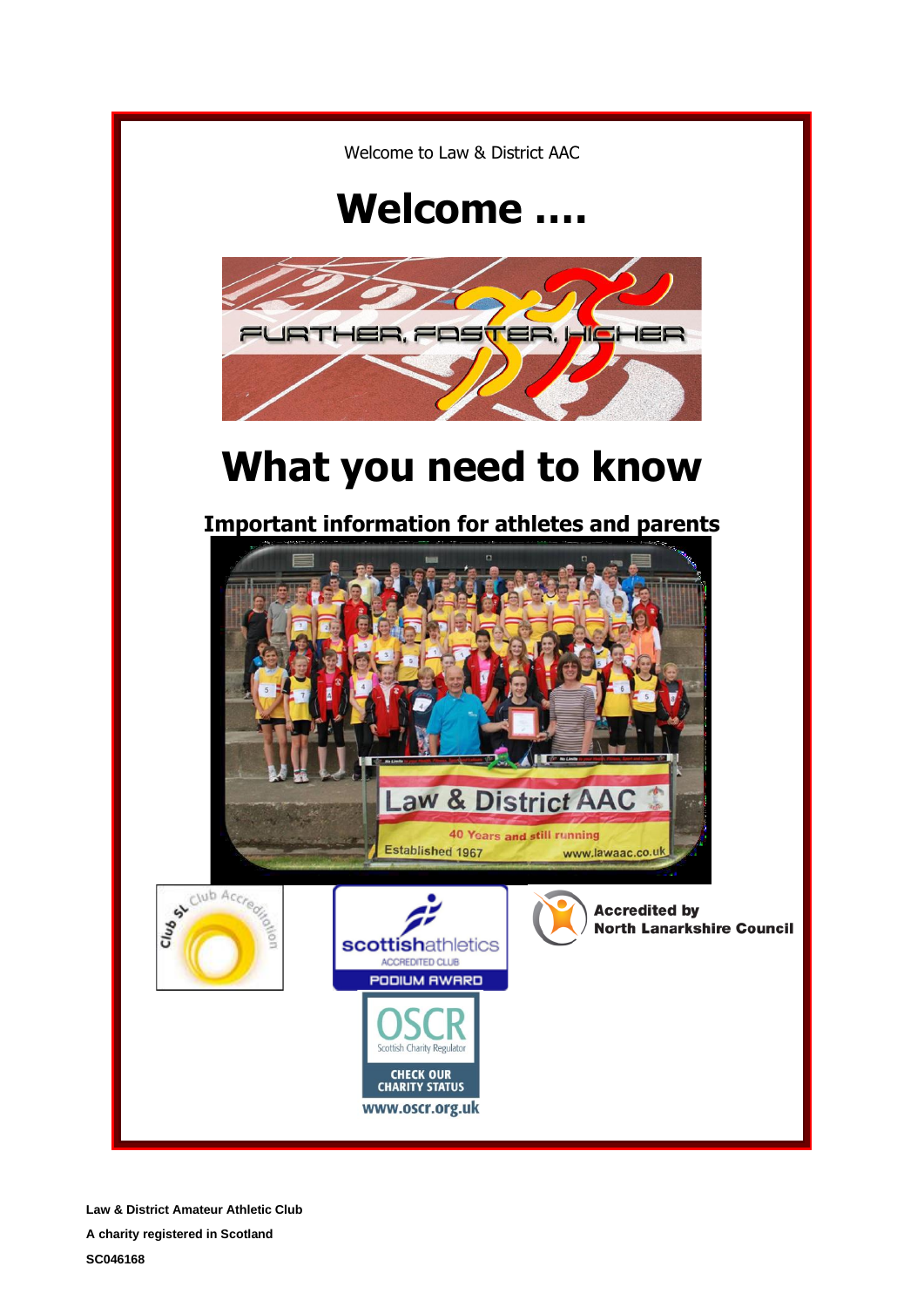

# **The Club**

Law & District AAC is a Lanarkshire athletics club with its roots in the village of Law, which sits between Carluke and Wishaw, on the North-South boundary. The club has bases at Wishaw Sports Centre and The John Cumming Stadium, Carluke. The club welcomes athletes of all abilities, from age 9 years upwards.

We are affiliated to **scottish**athletics, the governing body of our sport in Scotland. We are a Podium Award club, which is the highest level of award from **scottish**athletics and recognises achievement in club development, progression pathways for athletes and school and community links. Law works hard to involve the local schools and communities and the club is accessible by all regardless of class, race, ability or disability. Equal opportunity for all is at the heart of the club.

In November 2015, the club became a charity registered in Scotland. Our charity number is SC04168.

In order to compete for the club, athletes must be a member of both Law & District AAC and **scottish**athletics. Membership of **scottish**athletics can be completed online or by phone and is the responsibility of the athlete (contact details below).

## **Useful Contact Information**

| <b>Wishaw Sports Centre</b> | 01698 355821                    |
|-----------------------------|---------------------------------|
| John Cumming Stadium        | 01555 751384                    |
| scottishathletics           | www.scottishathletics.org.uk    |
|                             | 0131 476 7321                   |
| Club Website                | www.lawaac.co.uk                |
| Club Facebook page          | www.facebook.com/lawaac         |
| Club Twitter page           | www.twitter.com/Law_DistrictAAC |



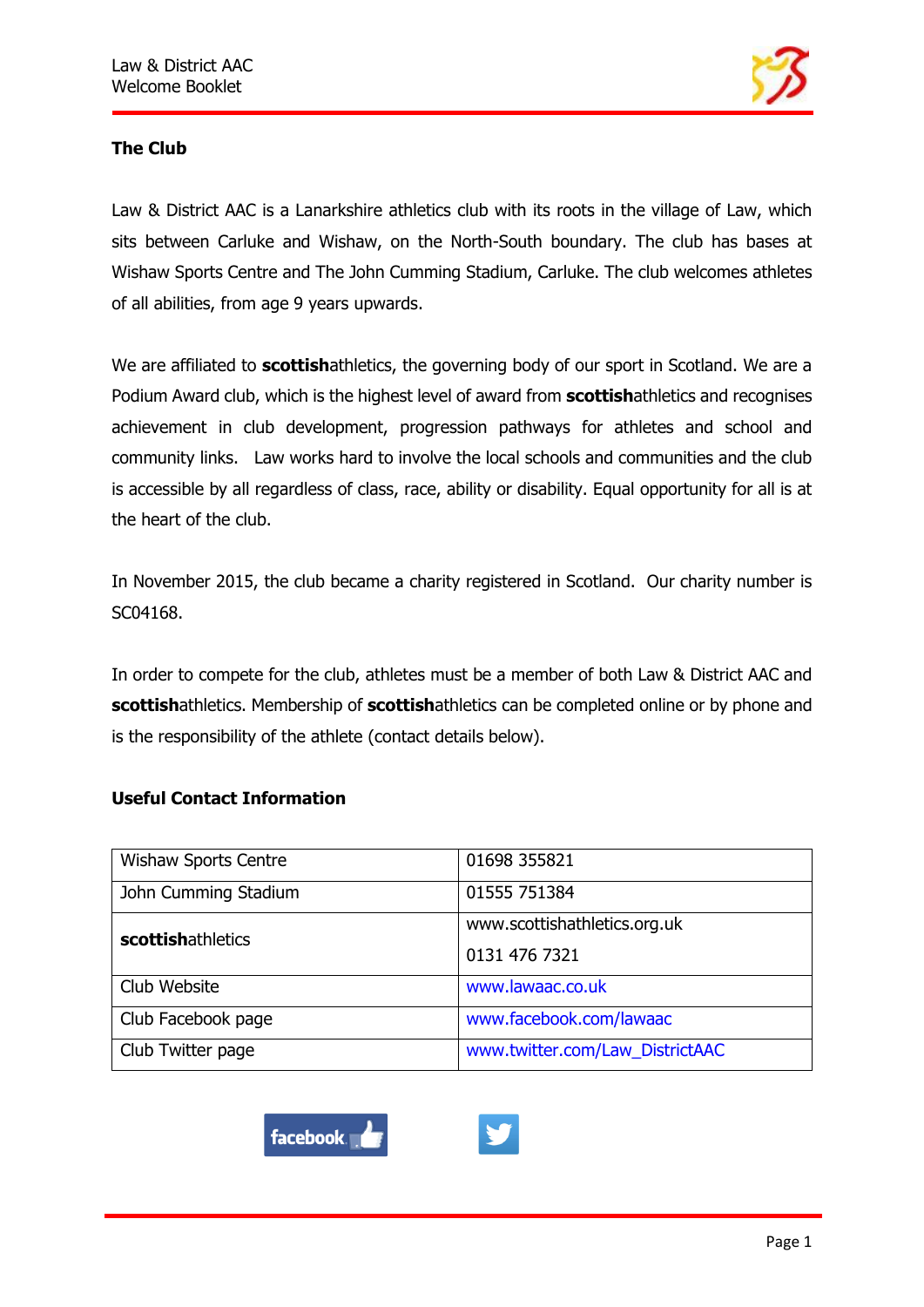

# **Membership**

Membership is currently by monthly standing order payment of £10 for an individual, £17 for two family members or  $E24$  for a family of 3 or more<sup>1</sup>. The cost of membership is set at the AGM. More information on membership can be found on the club website.

## **Training Sessions**

Normal training times and locations are shown below. All members are eligible to attend any of these sessions, but must ensure their lead coach is aware of where and when they are training.

| Monday    | John Cumming Stadium, Carluke | $6.30 - 8.00$ pm |
|-----------|-------------------------------|------------------|
| Tuesday   | <b>Wishaw Sports Centre</b>   | $7.00 - 8.30$ pm |
| Wednesday | John Cumming Stadium, Carluke | $7.00 - 8.30$ pm |
| Thursday  | <b>Wishaw Sports Centre</b>   | $7.00 - 8.30$ pm |

In addition to the training times above, individual squads may be offered additional training as deemed appropriate by the coach.

During the winter one session is usually moved indoors. Information about indoor training will be provided by the coach when appropriate. On occasion training may be moved to a different venue or cancelled at short notice. In such circumstances we will aim to notify parents/athletes by email, text or via the websites.

Arriving late interrupts the session for the coach and other athletes. Athletes are asked to arrive at the training venue in good time and to be ready to train at the start time of the session. Please notify your coach if you are unable to attend training.

<sup>&</sup>lt;sup>1</sup> These membership fees are current as at  $1<sup>st</sup>$  January 2020.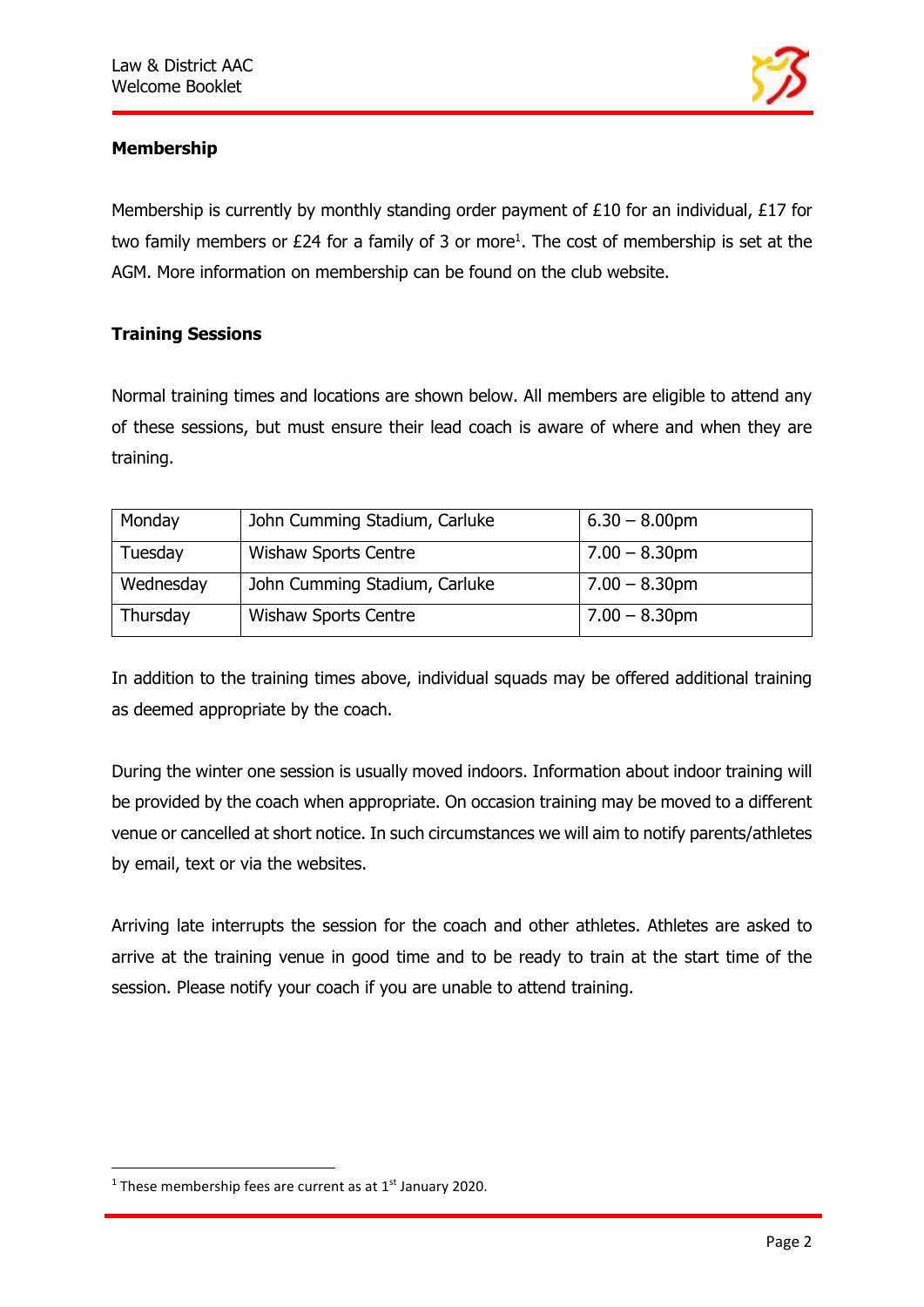

# **Keeping you informed**

It is very important to the club that all its members are kept informed about training, social events, competition opportunities and club development issues.

We try to ensure that the website and Facebook page are kept up to date with all this information, and in the years ahead, we hope to develop other online methods for sharing information. Please use the club website/Facebook page to feedback your suggestions for improvements in communication.

# **Coaching**

We have an experienced team of coaches, all very knowledgeable and approachable. If you need information about your own or your child's training programme please do not hesitate to speak to the coach concerned.



A full list of coaches and their qualifications/experience can be found on the club website.

## **Coaching Policy**

It is our policy to coach U11 and U13 athletes as a multi-event training group. Athletes will receive coaching appropriate to age and ability in sprints, endurance, throws and jumps. We will discourage athletes from specialising in one event too early, which is believed to be detrimental to the long term development of the athlete.

As athletes develop and move into the U15 age group they may decide to specialise in a particular event or range of events. Coaches will always try to accommodate the needs of individual athletes in arranging training groups and programmes.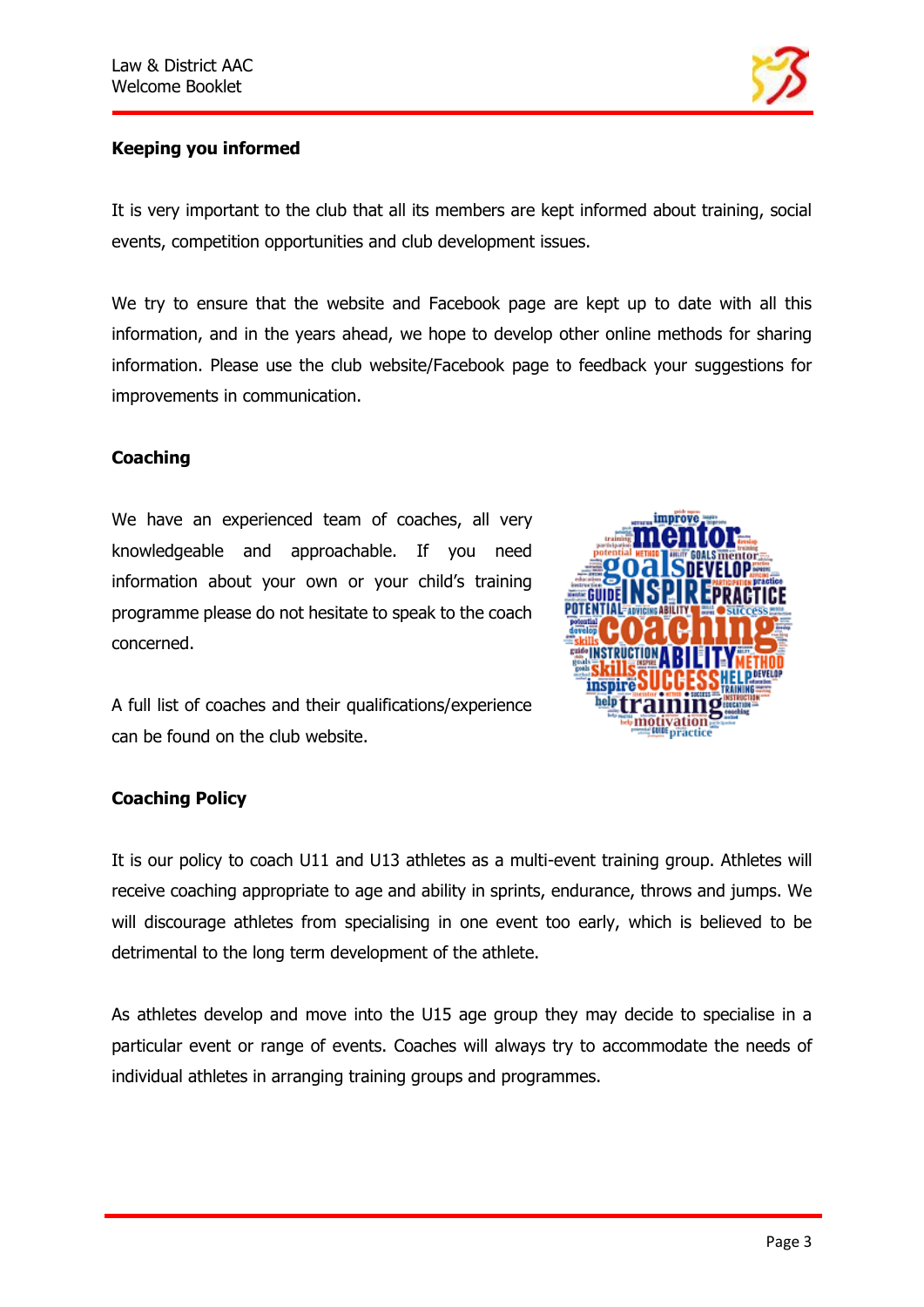

# **Coaches and their Bases**

| <b>Carluke</b>                           | Wishaw                       |
|------------------------------------------|------------------------------|
| Eddie McQuillan - Middle<br>Distance     | Pat Kelly - Middle Distance  |
| Elaine McCormack - U15s                  | Don McLeod - Throws          |
| Holly Irving - U13s                      | Tom McTaggart - Sprints      |
| Selina Bradshaw - seniors                | James Scullion - Sprints     |
| Siobhan Lindsay - U11s                   | Sean Murphy - Sprints        |
| Murdo MacKenzie - U11s                   | Traceyanne Lemon - U11s      |
| Kevin McNally - U11s                     | Andrew Fountain - U11s       |
| Lucy McCormack<br>Sprints/Hurdles        | William Lowdon - U11s        |
| Amy McAdam - Sprints                     | Cameron Newell - U11s        |
| Ben Fountain - Middle<br><b>Distance</b> | David Torlay - U13s          |
| Paul Dearie - Throws                     | Jimmy Gilchrist - U13s       |
|                                          | Conor Butters - multi events |
|                                          | Steven Kellock - U13s        |

## **Coaches Code of Conduct**

Law & District AAC coaches follow the UK Athletics Code of Conduct, as set out below:

#### **Your coach should:**

- ❖ respect the rights, dignity and worth of every athlete and treat everyone equally, regardless of background or ability;
- ❖ place the welfare and safety of the athlete above the development of performance;
- ❖ develop appropriate working relationships with athletes (especially under 18s), based on mutual trust and respect;
- ❖ not exert undue influence to obtain personal benefit or reward;
- ❖ encourage and guide athletes to accept and take responsibility for their own behaviour and performance and give them as much autonomy as possible;
- ❖ avoid critical language or actions, such as sarcasm, that undermine an athlete's selfesteem;
- ❖ do not spend time alone with a young athlete unless clearly in view of others;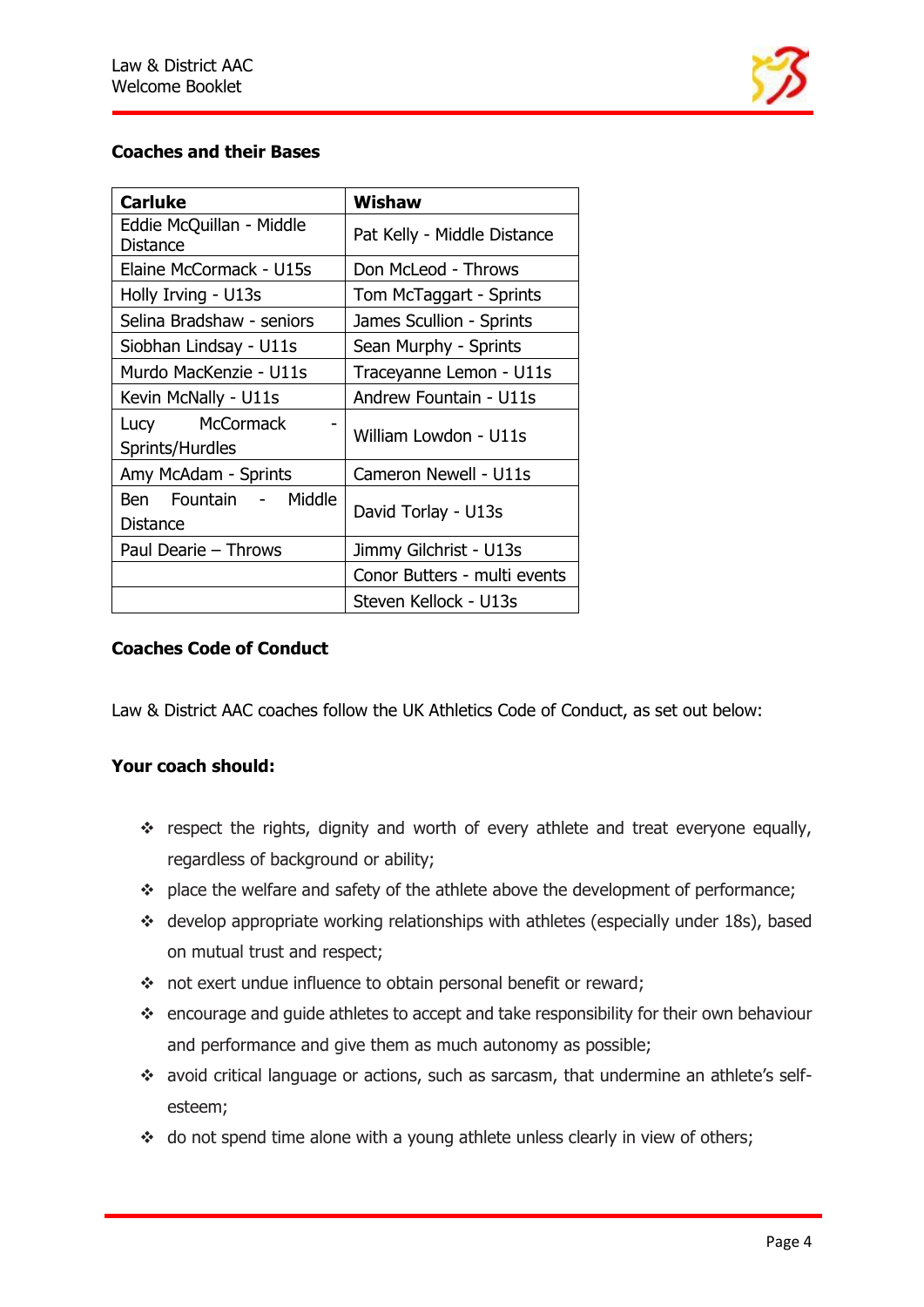

- ❖ ensure that parents/carers know about and have given prior approval in advance if taking a young athlete away from the usual training venue;
- ❖ respect the right of young athletes to an independent life outside athletics;
- ❖ adopt safe training regimes appropriate to the age, stage of development and capacity of the athlete;
- ❖ at the outset, clarify with athletes (and where appropriate their parents or carers) exactly what is expected of them and what performers are entitled to expect from you;
- $\div$  consistently promote positive aspects of the sport (e.g. fair play) and never condone rule violations or the use of prohibited or age-inappropriate substances;
- ❖ report any accidental injury, distress or misunderstanding or misinterpretation (using a standard accident report form);
- ❖ consistently display high standards of behaviour and appearance.

Should you have any concerns about the coaching you or your child receives, please address the issue with the coach concerned, the Lead Coach at the training base or the club's Head Coach.

# **Any concerns about athlete welfare can be raised directly with the club's Welfare Officer. See website for contact details.**

## **Codes of Conduct for Athletes and Parents**

All Law & District AAC athletes and their parents/guardians are expected to adhere to the following codes of conduct:



The athlete should:

- ❖ treat others with the same respect and fairness that they wish to receive;
- ❖ anticipate their own needs, be organised and on time;
- ❖ thank those who help them participate in athletics;
- $\div$  inform their coach of any other coaching they are receiving;
- ❖ show patience with and respect diversity in others;
- $\div$  act with dignity at all times;
- ❖ notify a responsible adult if they have to go somewhere (why, where and when they will return);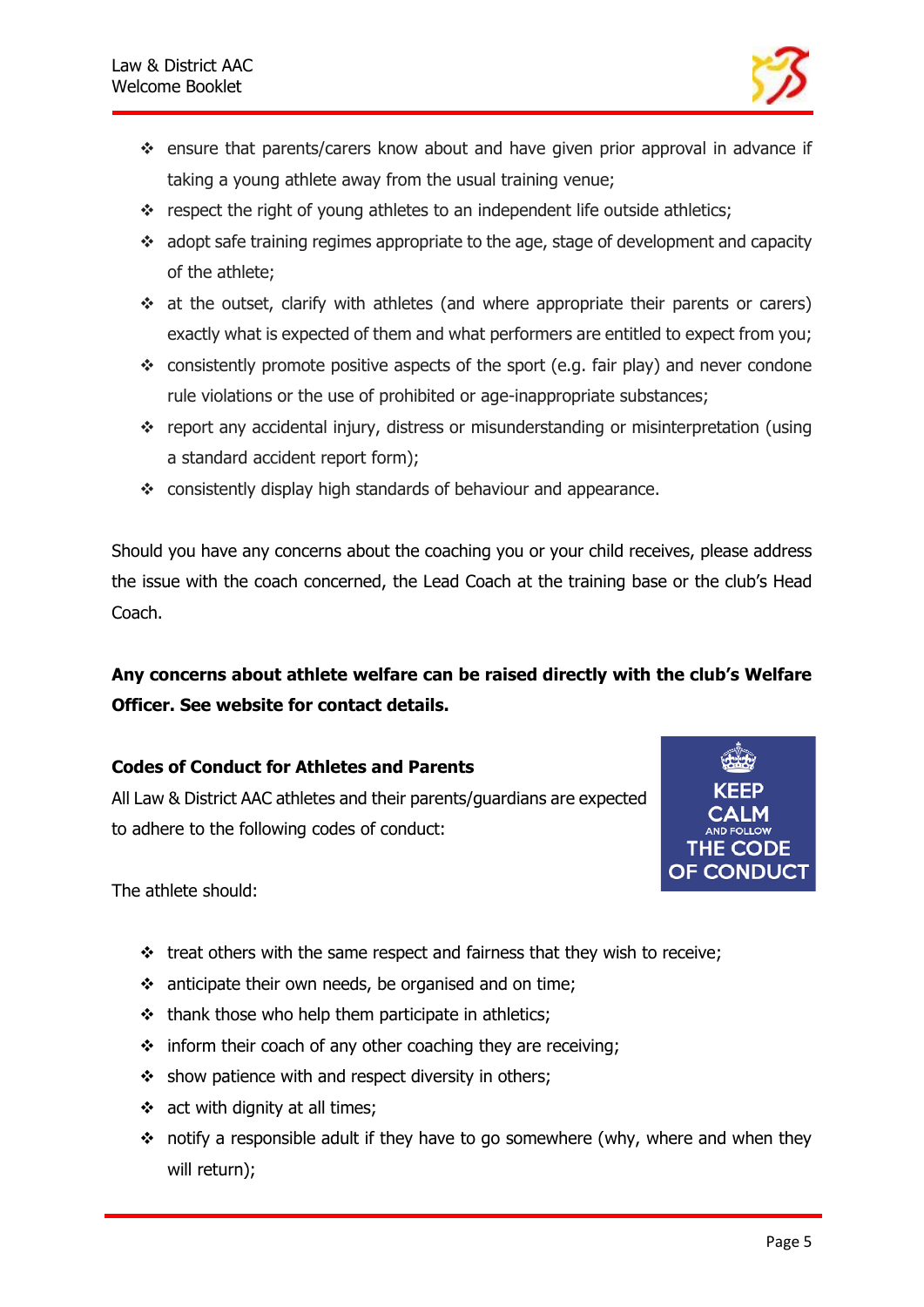

- $\cdot \cdot$  not respond if someone seeks private information, unrelated to athletics e.g. home / school life;
- ❖ avoid destructive behaviour and leave athletics venues as they find them;
- ❖ never engage in any illegal or irresponsible behaviour;
- ❖ speak out immediately if anything makes them concerned or uncomfortable (telling parents/carers and or the club's Child Protection Officer) or if a club mate has suffered from misconduct by someone else.

# **A responsible parent/guardian should:**

- ❖ meet the people who are coaching or managing your child and ensure you understand the role each person plays;
- ❖ take an active interest in your child's participation and communicate with the club and coach in order to understand what training your child's participating in and why;
- ❖ ensure you are given the opportunity to attend training and competition sessions whenever possible;
- ❖ ensure that your child does not take unnecessary valuable items to training or competition;
- ❖ know exactly where your child will be at all times and who they are with;
- ❖ inform your child's coach of any special needs that should be taken into consideration during your child's training and athletic performance;
- ❖ provide any necessary medication that your child needs for the duration of any trips;
- ❖ report any concerns you have about your child's welfare/treatment to the club/regional/national welfare officer (this does not affect your rights to notify the social services department or police if you feel a crime has been committed);
- ❖ get involved with the club and help out at events;
- ❖ emphasise your child's enjoyment rather than an over-emphasis on winning;
- $\div$  be prepared to ask questions and be happy about the following things:
	- o coaches qualifications and experience;
	- o coach should have Child Protection and Health and Safety awareness;
	- o name and contact of the adult responsible for the athlete during the session;
	- o coach's behaviour towards the athlete and you.

The full welfare policy can be read on the club website.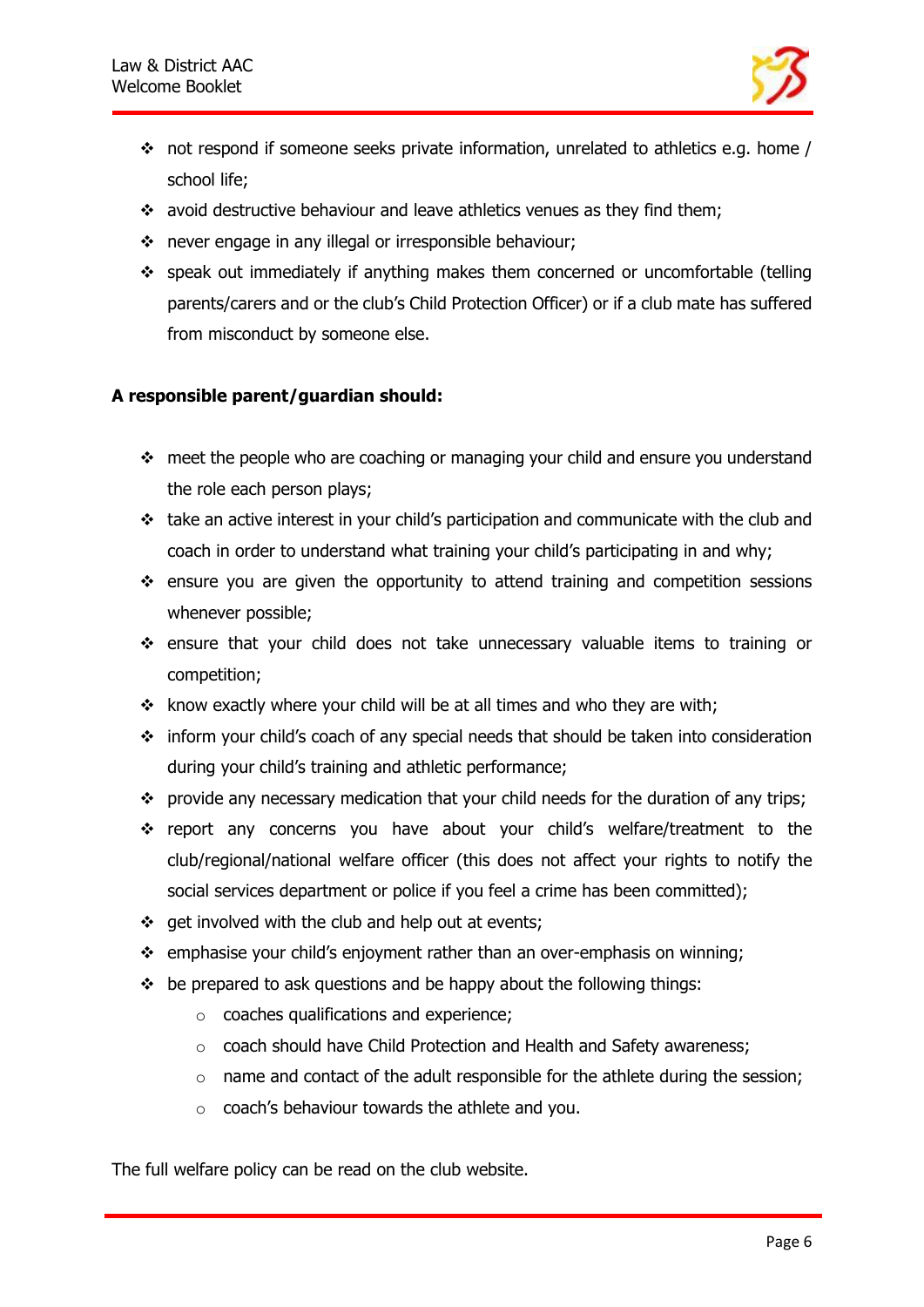

# **Age Groups**

To compete at any **scottish**athletics registered event athletes must be **at least 9 years of age on the day of competition**.

The **Competition Year** runs from 1st October in the current year to the following 30th September.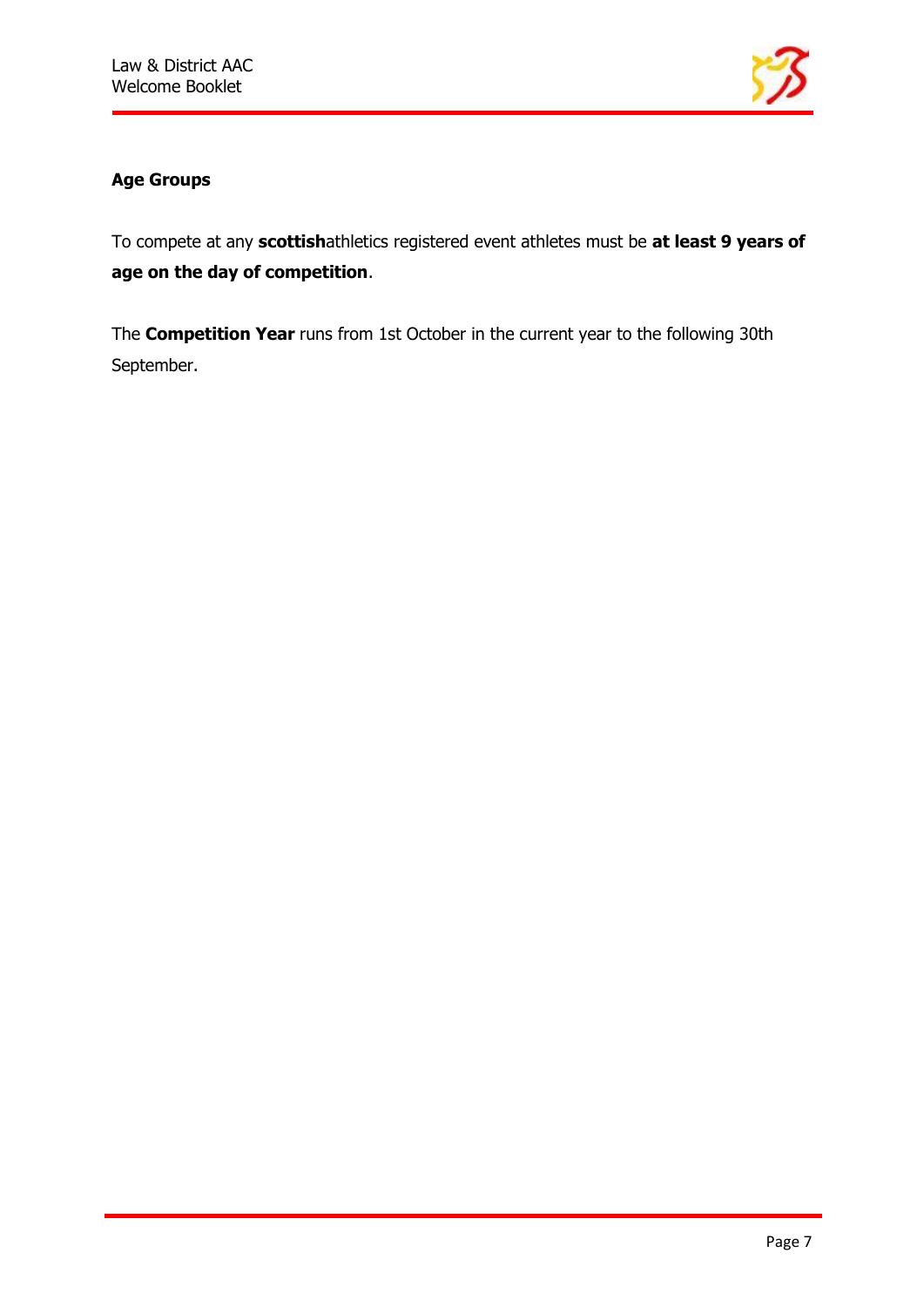

|                | <b>Track &amp; Field</b>                                                  | <b>Cross Country &amp; Road Running</b>          |
|----------------|---------------------------------------------------------------------------|--------------------------------------------------|
| U11            | Age 9 or 10 and not 11yrs                                                 | Aged 9 on the day of competition, or 10 on 31st  |
|                | old before 31st August                                                    | August prior to the commencement of the          |
|                |                                                                           | Competition Year.                                |
|                |                                                                           |                                                  |
| U13            | Age 11 or 12 and not 13yrs                                                | Aged 11 on the day of competition, or 12 on 31st |
|                | old before 31st August                                                    | August prior to the commencement of the          |
|                |                                                                           | Competition Year.                                |
|                |                                                                           |                                                  |
| U15            | Age 13 or 14 and not 15yrs                                                | Aged 13 or 14 on 31st August prior to the        |
|                | old before 31st August                                                    | commencement of the Competition Year.            |
|                |                                                                           |                                                  |
| U17            | Age 15 or 16 and not 17yrs                                                | Aged 15 or 16 on 31st August prior to the        |
|                | old before 31st August                                                    | commencement of the Competition Year.            |
|                |                                                                           |                                                  |
| Junior/        | Age 17 or over on 31st                                                    | Aged 17, 18 or 19 on 31st August prior to the    |
| <b>U20</b>     | August within the                                                         | commencement of the Competition Year.            |
|                | Competition Year, but under                                               |                                                  |
|                | 20 on 31st December in the                                                |                                                  |
|                | calendar year of competition                                              |                                                  |
| <b>Senior</b>  | Athletes aged 20 and over on 31st August prior to the commencement of the |                                                  |
|                | Competition Year.                                                         |                                                  |
|                |                                                                           |                                                  |
|                |                                                                           |                                                  |
| <b>Masters</b> | over 35 years on the day of                                               | Male: over 40 years on the day of competition    |
|                | competition                                                               | Female: over 35 years on the day of competition  |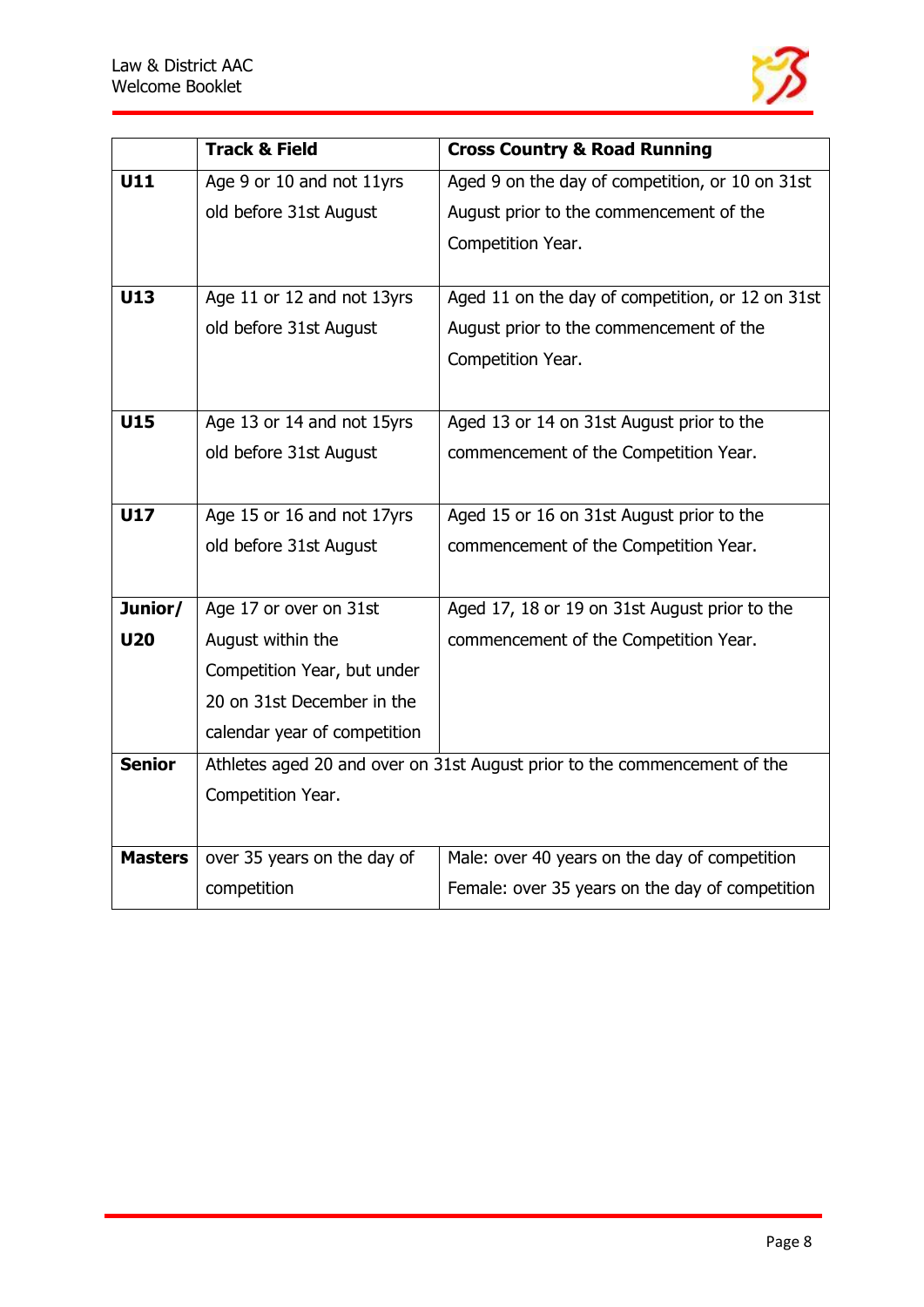

# **Competitive Opportunities**

We encourage all members to compete at competitions that are appropriate to their age and stage of development. Good coaching should lead to confident athletes, keen to compete.

**Outdoor Track and Field**: April to September

## **Central and South of Scotland Athletics League, CSSAL**

- ❖ U11 to Masters;
- ❖ 3 matches throughout the season;
- ❖ team selected and entered by Team Manager;
- ❖ venues all within central belt area.

#### **Scottish Youth Development League, YDL**

- ❖ U13 and U15, with U17 athletes competing in Challenge Events;
- ❖ 3 or 4 matches throughout the season;
- ❖ team selected and entered by Team Manager;
- ❖ venues all within central belt area.

#### **National Championships**

- ❖ U13 to Masters;
- ❖ athletes enter themselves.

## **Open Graded Meetings**

- ❖ U11 to Seniors;
- ❖ athletes enter themselves;
- ❖ various venues throughout the country.

## **Lanarkshire AAA Championships**

- ❖ U11 to Seniors;
- ❖ athletes enter themselves.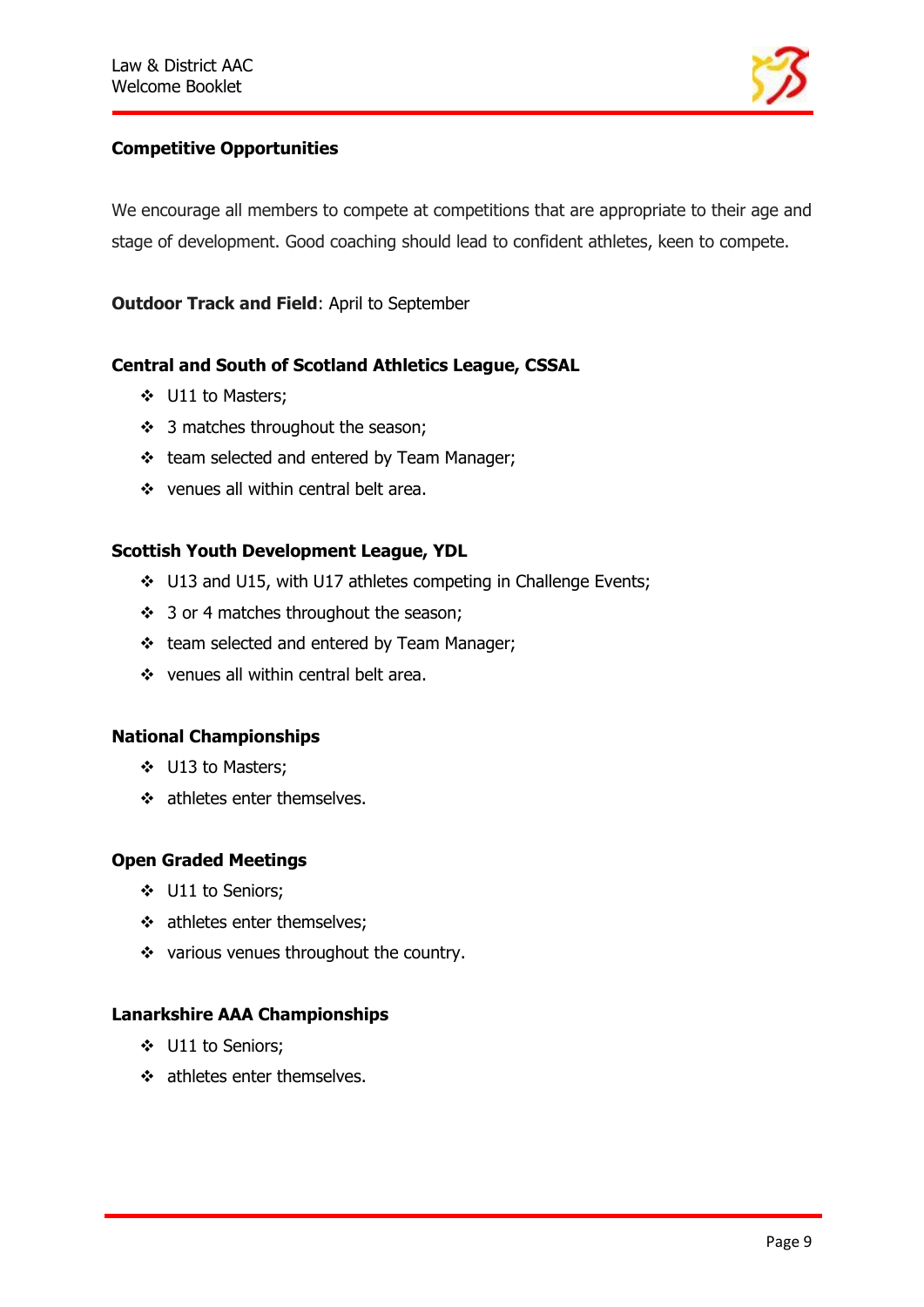

## **Club Championships**

- ❖ U11 to Masters;
- ❖ a multi-events competition;
- ❖ held in September, Wishaw or Carluke;
- ❖ enter on the day.

## **Indoor Track and Field** November to March

# **Scottish Indoor League, SAIL**

- ❖ U11 to U20;
- ❖ 3 matches from December to March;
- ❖ team selected and entered by Team Manager.

# **Open Graded Meetings**

- ❖ U11 to Seniors.
- ❖ athletes enter themselves;
- ❖ various indoor venues throughout central belt.

## **Cross Country** October to April

All athletes are encouraged to take part in cross country events. The club enters teams in the District and National XC Relay. Individual championships include the Lanarkshire AAAs, the West Districts and the Nationals. Our own XC Championship is decided over a number of races. The list of club championship races is available on the website.

## **Road races** Throughout the year

Many of our senior/veteran members participate in road races throughout the year. The club runs an annual event in April, the Tom Scott 6K and 10 mile Road Races. For details visit www.tomscottroadraces.com

## Events for younger athletes include:

- ❖ Lanarkshire Road Relay Champs;
- ❖ National Junior Road Race Champs (U13-U20).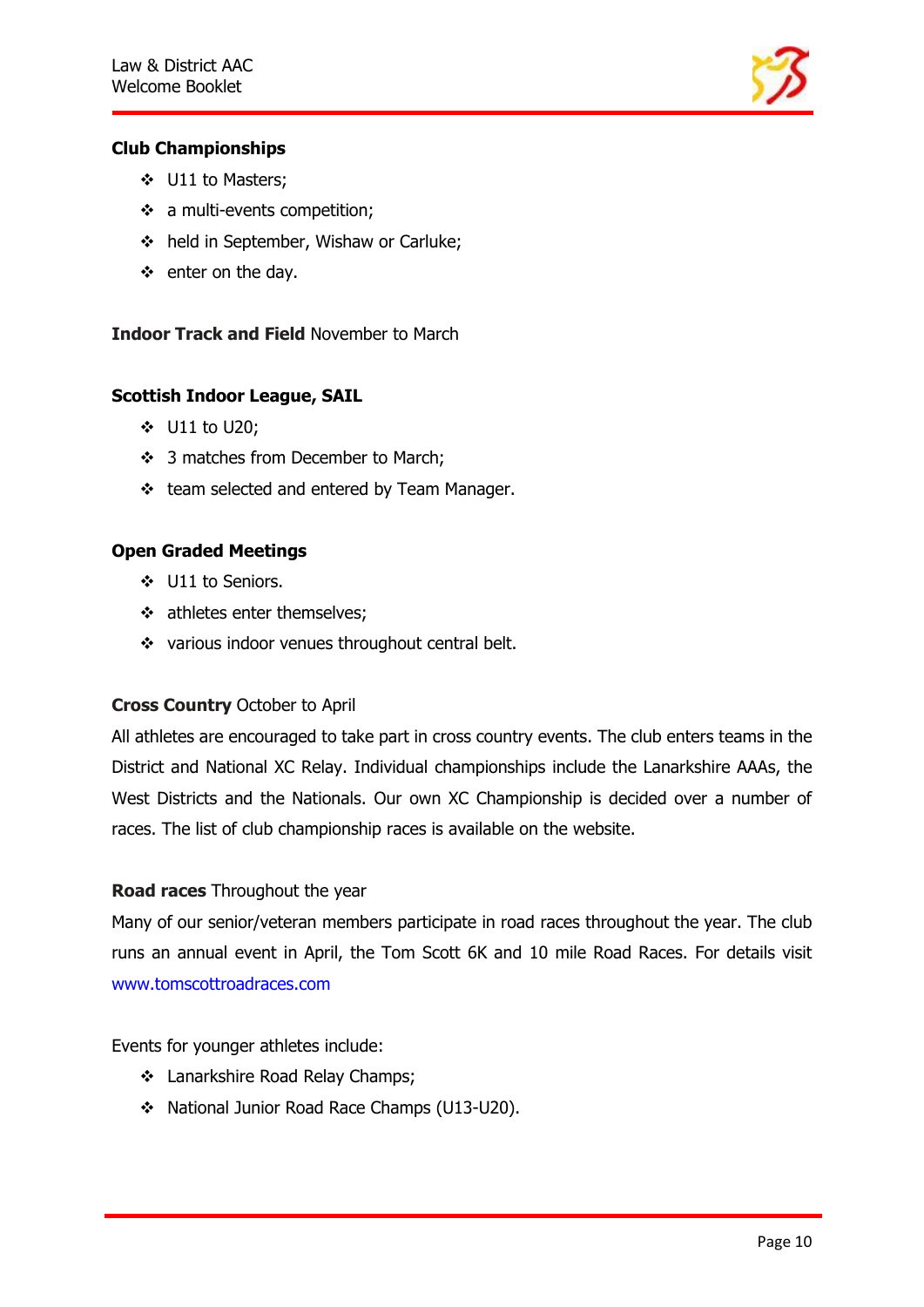

## **Hill Running** Throughout the year

Getting out into the hills can be great fun; very demanding but very rewarding. The **scottish**athletics website has details of all the hill races and junior hill races held throughout the year.

Entry forms and information on other competitive opportunities can be found on the **scottish**athletics website.

## **Athlete Progression**

Athletes in the U13 and younger age groups should expect to begin in a multi-event training group. This will give them the best all round introduction to athletics and allow them to develop skills and techniques in a range of events at a pace appropriate to their age and level of ability.

Athletes in and above the U15 age group will be placed in a training group that best suits their ability, with coaching tailored to a particular event or range of events as appropriate to the athlete's needs.

**scottishathletics has established regional squads for a number of events/disciplines. A few** of our athletes will achieve the standard required to be selected for these squads and will benefit from specialist coaching and mentoring.

**The Power of 10** is a UK Athletics initiative to improve performance across all track and field events. It is a system for ranking performances against a benchmark performance in each event and age group. Athletes can track their performance against that of other athletes in Scotland or the UK and have a clear target to work towards. For more information, visit www.thepowerof10.info/

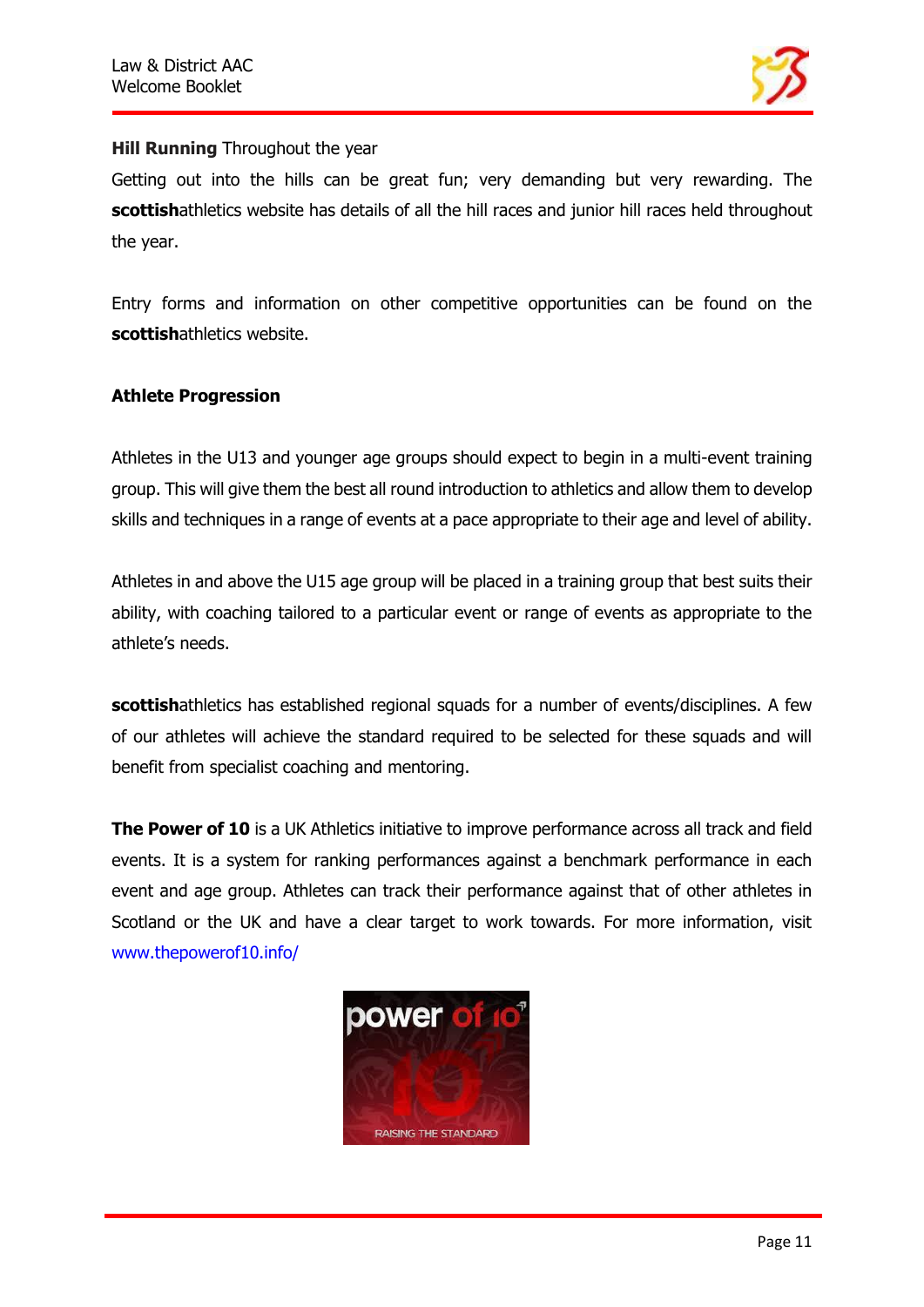

# **Clothing and Footwear**

#### **KEEP WARM AND DRY**

Make sure that you wear suitable clothing to each training session: **trainers**, **tracksuit bottoms**, **t-shirt** and **jumper/fleece**. This is Scotland, so a waterproof jacket will be required; and in winter, hat and gloves if you are training outdoors. It is a good idea to bring a large plastic bag that you can put your things into to keep them dry at the side of the track. In warm summer weather you will need to pack sunscreen.

It is very important that athletes' muscles do not get cold straight after training. Better you have extra layers of clothing than not have enough to keep you warm.

#### **Trainers and Spikes**

# **WEAR PROPERLY FITTED SPORTS TRAINERS OR SPIKES**

The type and style of trainers worn is crucial for development and safety of athletes. Choose a shoe that provides adequate support, and that is appropriate for the type of activity undertaken. Most specialist running shops offer a free assessment and fitting service.

Spikes are also very important and athletes should get the correct spikes for their event i.e. sprints, distance, throws. For all round competitors, you can also buy multi-event spikes.



Spikes to be worn on the track must not exceed 6mm (5mm for indoor tracks), and spikes to be worn for cross-countries vary between 7mm to 15mm.

## **Your First Athletics Competition**

## **Before the Competition**

- ❖ Make sure you have a club vest;
- ❖ Know where the competition is taking place and the travel arrangements for getting there;
- ❖ Don't break-in new spikes or trainers at a competition. Wear them at training first;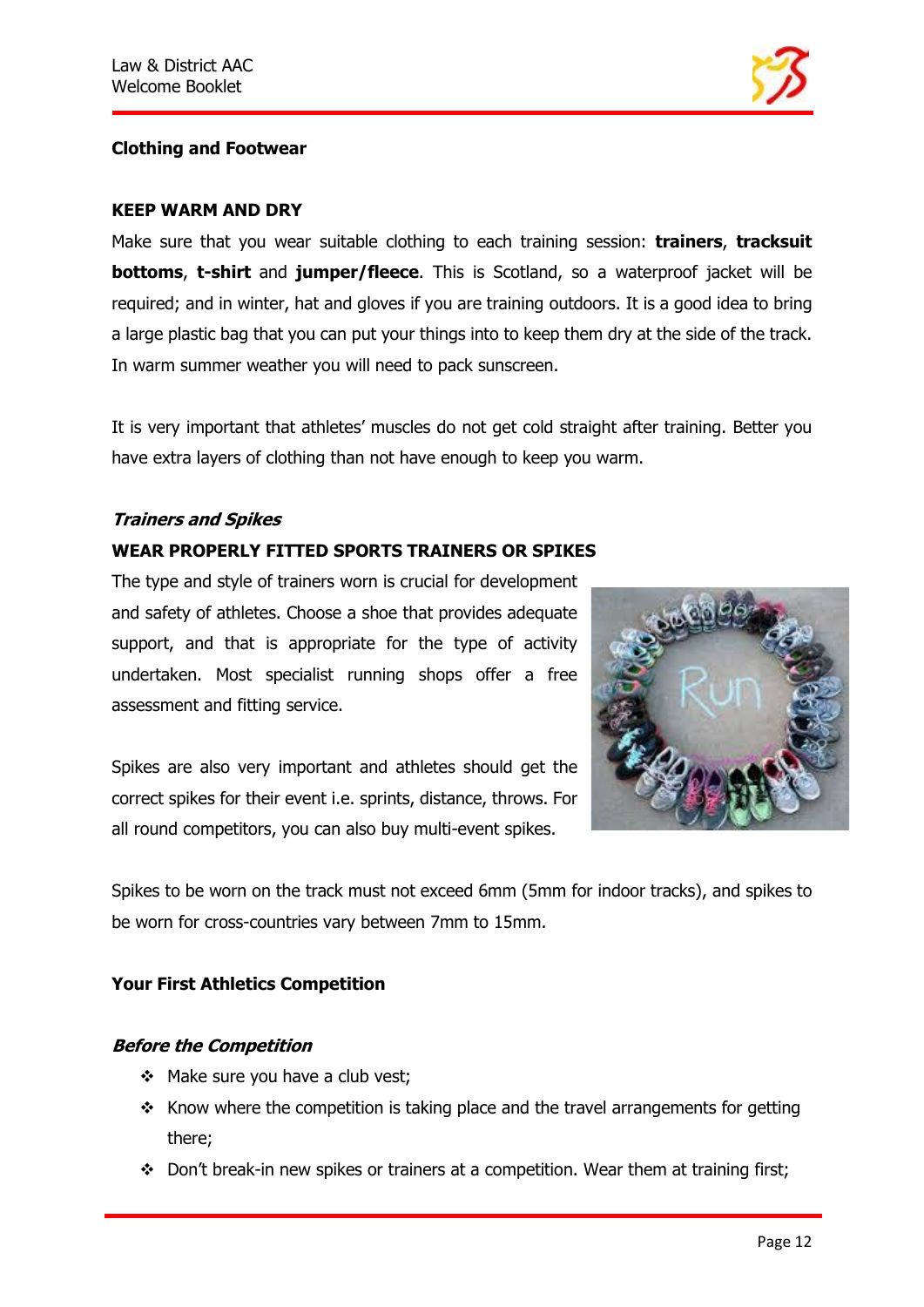

- ❖ Bring suitable warm/waterproof clothing and a change of socks/footwear in wet conditions;
- ❖ Carry sunscreen with you and something to cover up with;
- ❖ Ensure you have plenty of drinks and snacks;
- ❖ Bring safety pins to attach numbers.

#### **At the Competition**

- ❖ When you arrive at the venue find out where and when to report for your event;
- ❖ Begin your warm up in good time for your event;
- ❖ Report to the start area in good time;
- ❖ Keep warm if there are any delays before the start of your event;
- ❖ Congratulate your opponents and thank officials at the end of your event;
- ❖ Cool down and stretch after your event to avoid sore muscles;
- ❖ Replace lost fluids after your event;
- ❖ Keep warm after your event;
- ❖ Refuel with something to eat banana, protein bar etc.

## **Club branded items**

The following items are available in club colours. Ask at the club desk or check the website for prices and ordering. <sup>2</sup>

- ❖ Club Vest;
- ❖ Tracksuit top;
- ❖ Waterproof Jacket;
- ❖ Back Pack



<sup>&</sup>lt;sup>2</sup> Prices current at 1<sup>st</sup> May 2020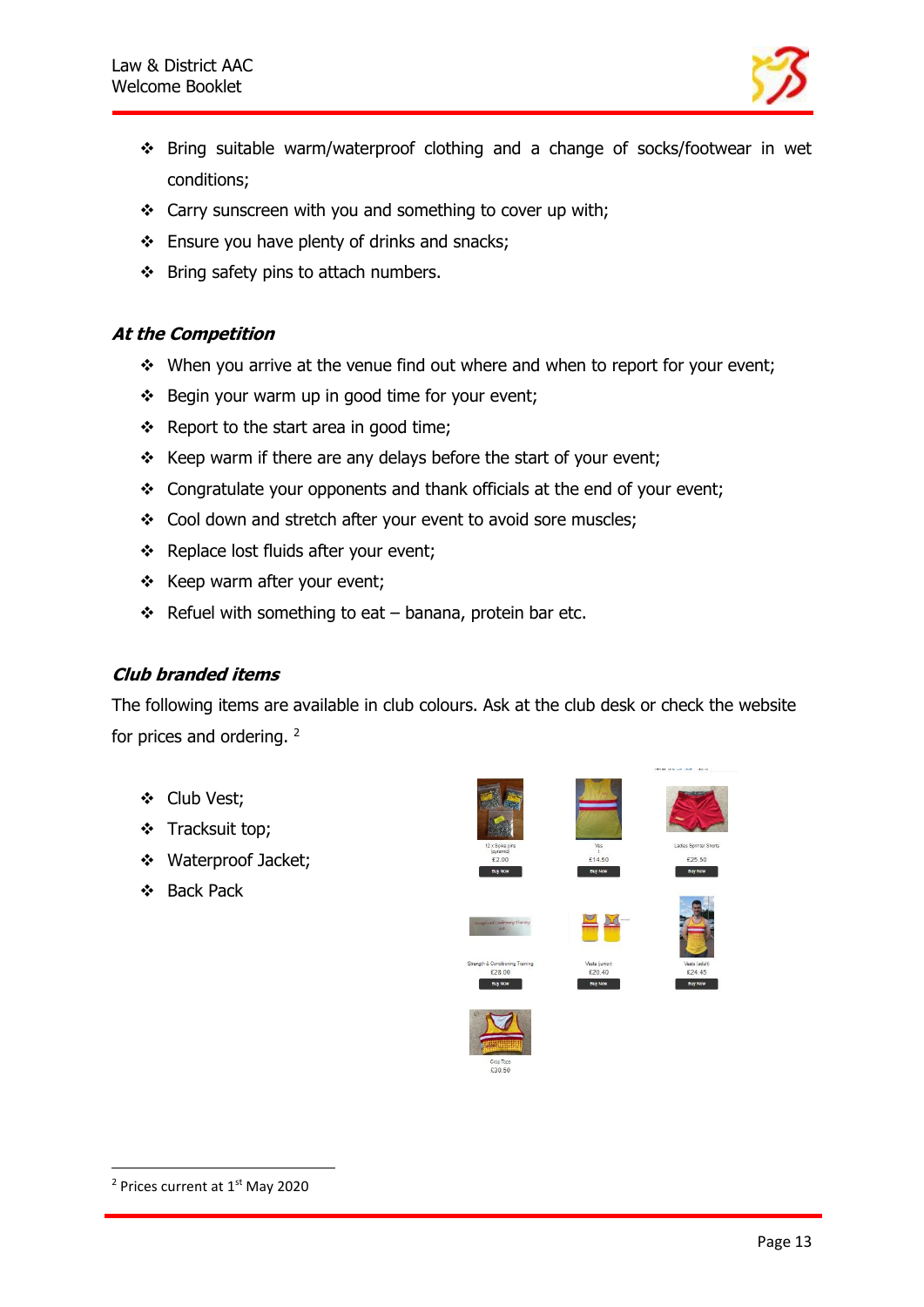

# **Nutrition and Sport**

There are clear connections between what we eat and health. It is important therefore to establish good nutritional habits from an early age. When training hard, and particularly during growth spurts, an athlete will have higher energy requirements and will need to eat more. We need nutrients in the form of protein, carbohydrates, fat and fibre in order to gain enough energy to build up the body.

# **Eat healthy...**

- ❖ Keep to a balanced diet. Plenty of fruit and vegetables (five portions a day). Lots of carbohydrates, e.g. potatoes, bread, cereals, fruit;
- ❖ Avoid high fat foods, e.g. fried food, take-aways, crisps, white sauces, croissants, doughnuts, fatty meat, food with more than 4% fat content;
- ❖ A diet which is rich in carbohydrates is recommended for athletes who train on a regular basis in order to replenish glycogen stores in their body;



❖ Choose healthy snacks e.g. baked beans on toast, pasta, jacket potato, energy and muesli bars, banana and jam sandwiches, and dried fruit.

## **And at the right time...**

- ❖ Breakfast is the most important meal of the day;
- ❖ You should eat within 30 minutes of finishing exercise (including every training session and competition), as this is the best time to refuel muscles and speed recovery (take a banana and a drink to training);
- ❖ Get to know your own body and how close you can eat to competition and training. Try to eat 3-4 hrs before. This will ensure that the brain as well as the muscles will have enough fuel for the competition.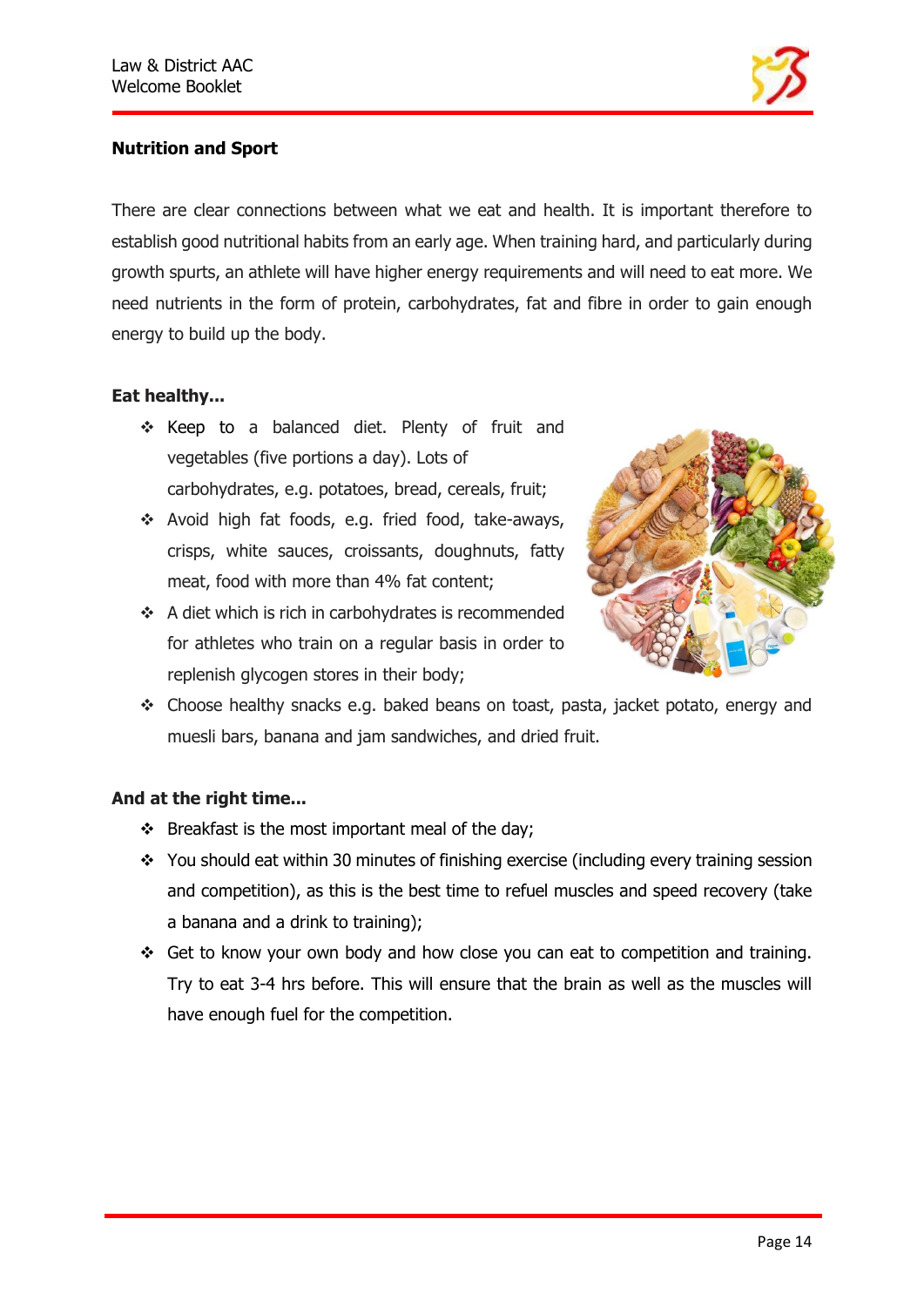

# **Fluid and Keeping Hydrated**

It is vital that you drink plenty of fluids every day such as water and other still drinks, especially when exercising. This is because fluid is lost during exercise and a lack of fluids can result in dehydration, which can affect health as well as performance. This is important even with a short exercise session.

It is best to drink water or well-diluted juice rather than fizzy drinks or tea and coffee. A good indicator of being well hydrated is when urine is straw-coloured and plentiful.



- Be organised and take drinks to training in a bottle, as suitable drinks may not be available at the venue.
	- ❖ Drink 500ml 2 hours before exercising;
	- ❖ Drink 500ml for every 40 minutes of exercise you should ensure you take regular sips throughout your session;
	- ❖ Continue to drink after exercising for 1 2 hours.

## **Tips on dealing with injuries**

Participating in any sport carries the risk of injury. However, with good coaching, taking good care of yourself i.e. not over training, taking sufficient rest etc, the risk of injury is lowered considerably.



**Rest, Ice, Compression & Elevation** (RICE) is a tried and tested procedure when dealing with soft tissue injuries such as swelling and bruising. The best ice pack is ice crushed into a wet flannel and applied for up to 20 minutes. Repeat every few hours. Rest and only return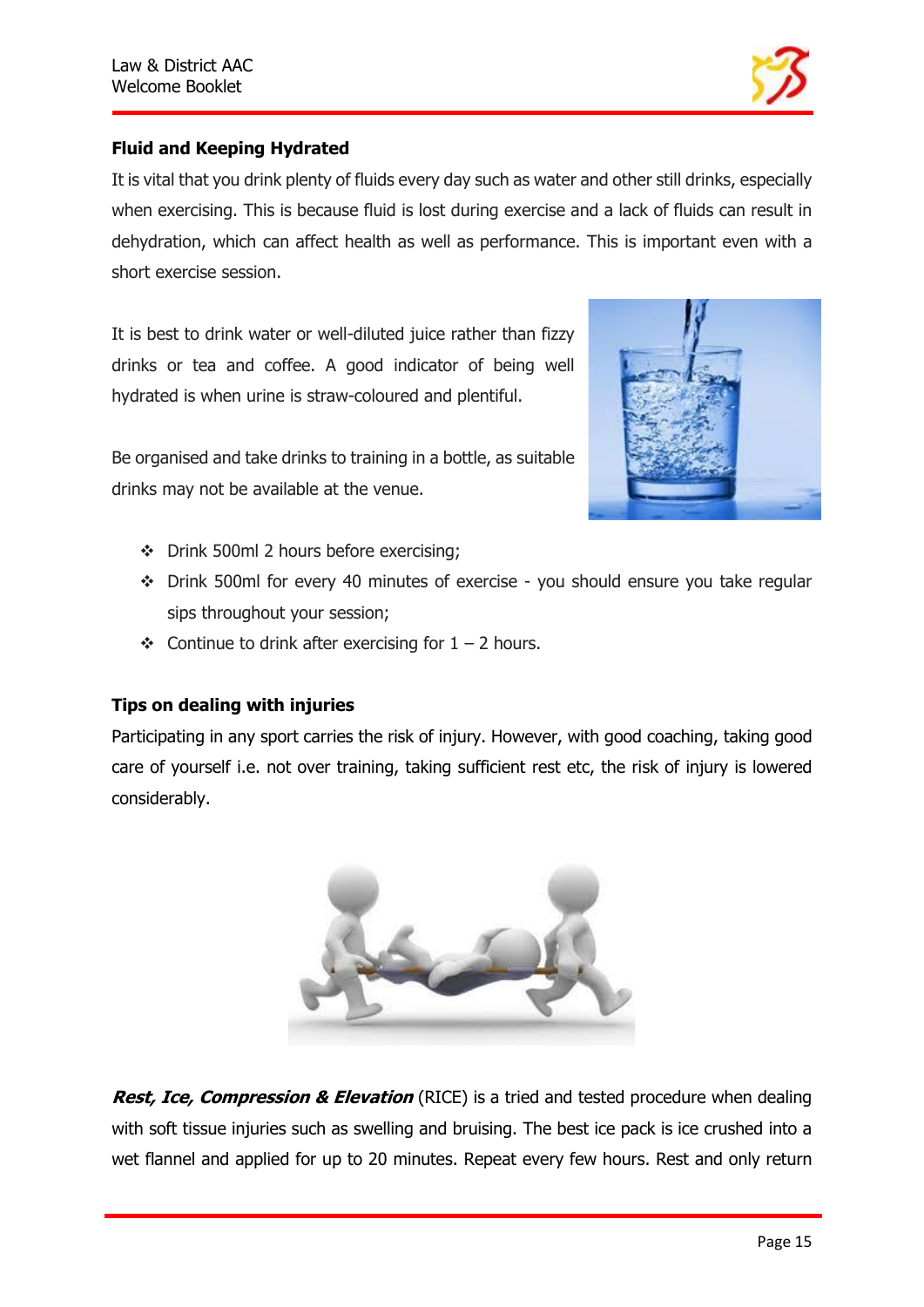

when fully recovered to ensure that the injury is not aggravated. Always seek medical advice if there is any possibility of a head injury. If in doubt, always seek advice from a doctor or qualified physiotherapist.

# **The club may be able to help with the cost of physiotherapy arising from an athletics injury. Ask your coach for details.**

#### **Anti-doping advice**

Competing in sport *drug free* should be important to all athletes. Athletes and parents of young athletes should be aware of anti-doping rules and medication registration procedures.



It is important that you or your child understands that sport is about performing and competing to the very best of their natural ability. If they use prohibited substances or methods to enhance their performance they are cheating themselves, their competitors and their sport. They will get caught.

## **Medication and Therapeutic Use Exemption**

Many common medications, including asthma inhalers, contain prohibited substances. If your child is competing in athletics it is important they check that their medication does not contain a substance which is on the prohibited list. You can check the status of medications and substances at Global Drug Reference Online, www.globaldro.com. If a banned substance is present in the athlete's medication the athlete can contact the Therapeutic Use Exemption Service, tue@ukad.org.uk, for information on how to proceed. The Anti-doping department of UK Athletics can also offer advice and further information, antidoping@uka.org.uk.

## **Asthma Inhalers**

Athletes who use an inhaler will need to complete the internal UKA Inhaler registration form to notify UKA of their Inhaler use. The form can be downloaded from the club website or from the UKA website, www.uka.org.uk.

The UK Anti-Doping website provides detailed information and guidance on all aspects of drug use and sport. Visit the website at www.ukad.org.uk.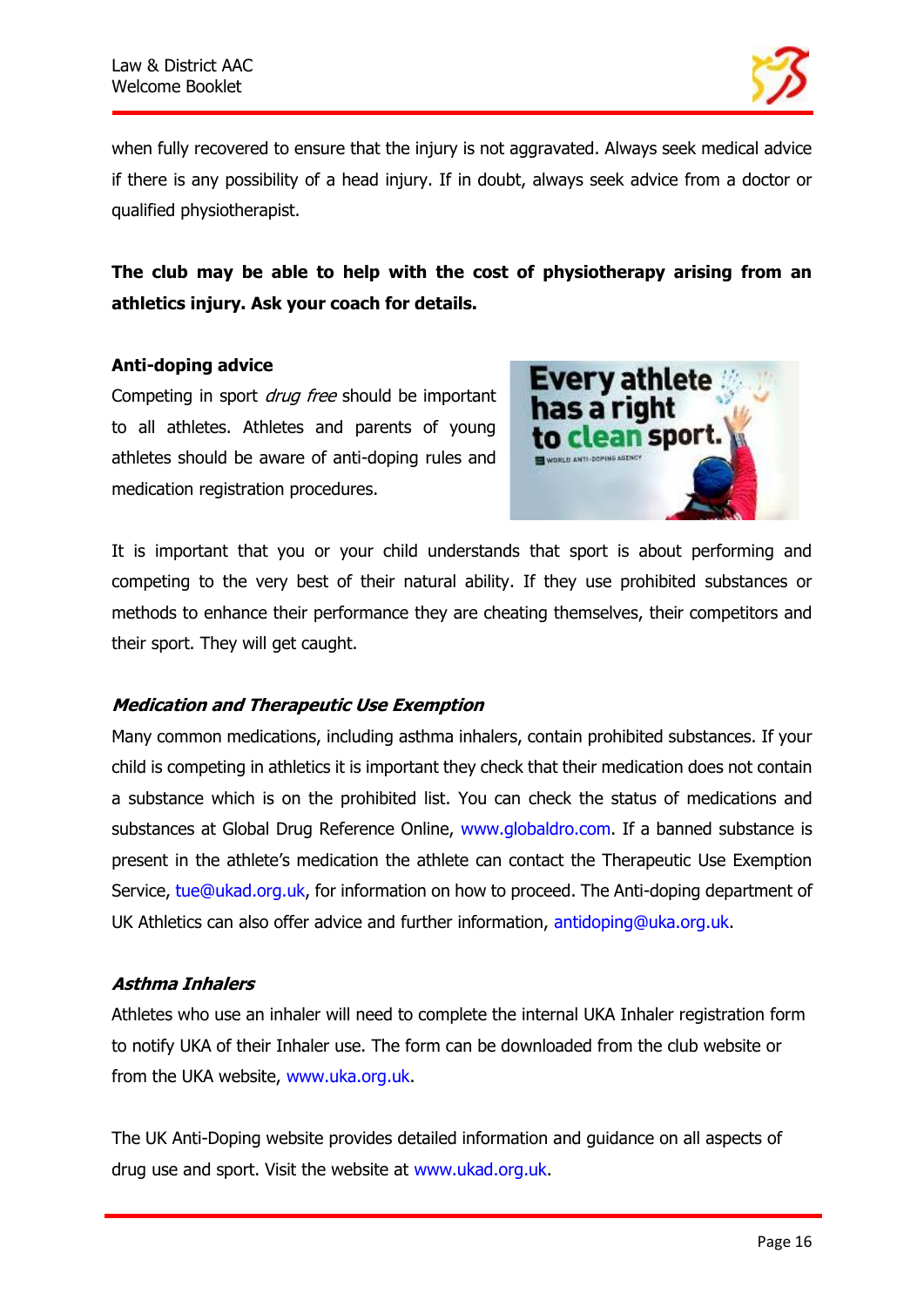

#### **Volunteers and Supporters**

One of the best things about athletics is that it is a sport for all ages, with so many different ways to get involved. Everyone in the family can be included.



The leagues we participate in require clubs to provide track and field officials. We have some qualified officials who generously give their time at these league meetings, but in addition we require parents or older brothers and sisters to come forward to assist officials. If we fail to provide our quota we have points deducted at these matches. In certain circumstances, events will be cancelled if there are insufficient officials.

#### **Have you got a few hours to spare each week?**

We need volunteers to:

- ❖ help with club administration;
- ❖ officiate at league meetings;
- ❖ assist coaches on training nights;
- ❖ develop ideas for club recruitment and promotion;
- ❖ develop ideas for club sponsorship and fundraising;
- ❖ contribute to the future development of the club.

#### **Have you got skills and contacts that could benefit the club?**

We need volunteers with:

- ❖ IT skills with spreadsheets, databases, word processing, desktop publishing applications;
- ❖ Web skills;
- ❖ Administration skills record-keeping, book-keeping;
- ❖ Marketing and publicity skills;
- ❖ Knowledge of grants and other sources of funding;